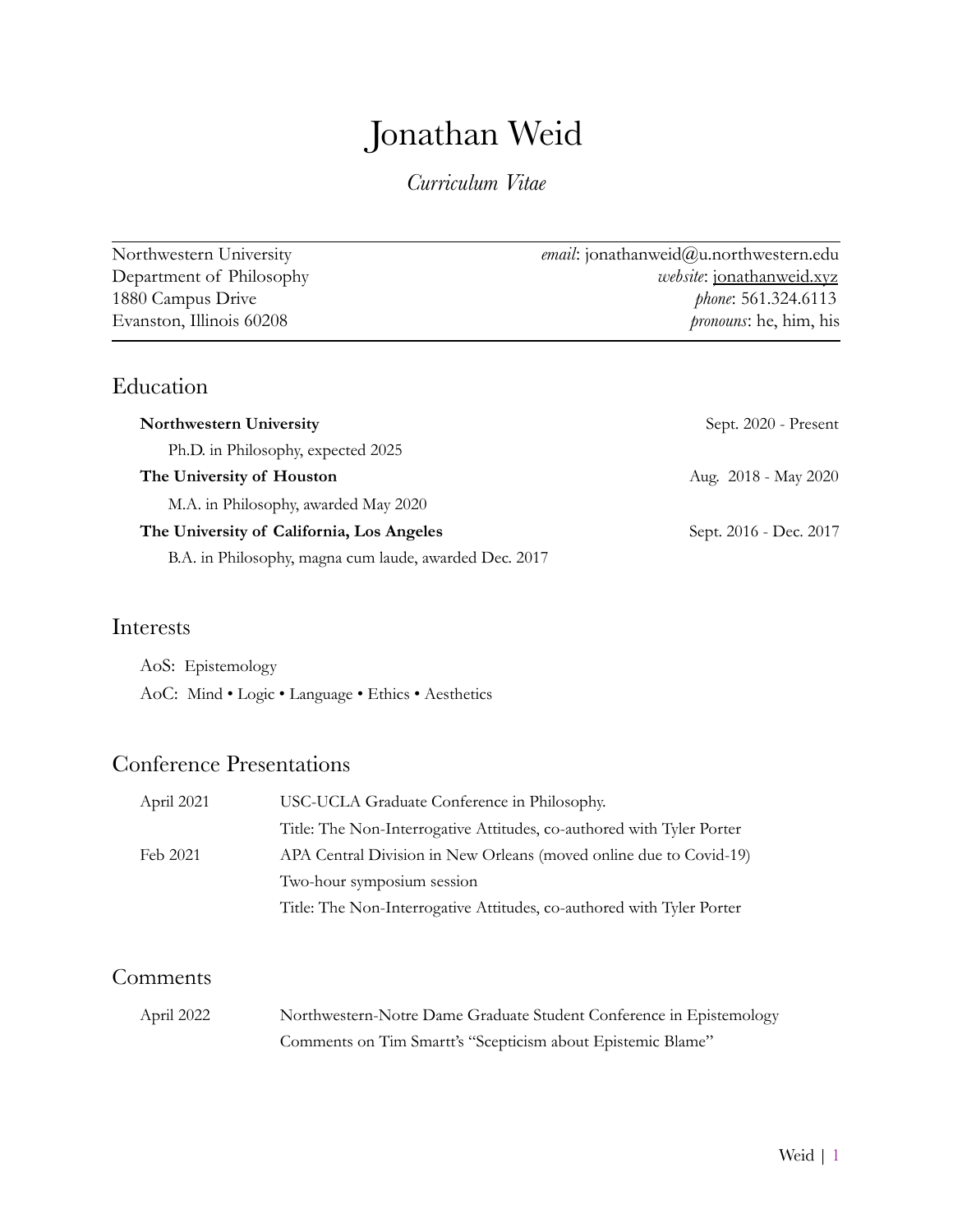## Current Research Projects

#### Doxastic Morality

Normative Conflict in the Common Ground

Epistemic Domination in the Common Ground: the Primary Harm of a Testimonial Injustice

Epistemic Domination in the Common Ground: the Primary Harm of a Hermeneutical Injustice

#### **Inquiry**

The Non-Inquisitive Attitudes, co-authored with Tyler Porter The Interrogative Attitudes Epistemic Ends, Epistemic Agents, and our Intellectual Endeavors

#### Miscellaneous Projects

Schopenhauer on Aesthetic Testimony Slurs, Reclamation, and the Ownership of Slurs

## Teaching Experience as a Teaching Assistant

Formal Logic I: Spring 2019, Fall 2021 Introduction to Philosophy: Spring 2020, Winter 2022 Philosophy and the Arts: Fall 2018, Fall 2019, Summer 2019

## Selected Graduate Coursework

#### **Epistemology**

Doxastic Agency (Luis Oliveira), Doxastic Neutrality (Luis Oliveira) Epistemic Injustice (Sandy Goldberg), Higher Order Evidence (Sandy Goldberg) Legal Epistemology (Jennifer Lackey), Epistemic Psychology (Baron Reed)

#### Logic, Language, and Mind

Logic and Philosophy (James Garson), Reference and Inference (James Garson) Philosophy of Language (Cameron Buckner), Philosophy of Mind (Sandy Goldberg) Evolution of Cognition (Josh Armstrong), Hard Problem of Consciousness (Josh Weisberg) Communicative Harms (José Medina), Heideggerian Hermeneutics (Cristina Lafont) Social and Political Philosophy of Language (Megan Hyska)

#### Moral and Political

Agent Relative reasons (Dave Phillips), Feminist Philosophy (Johanna Luttrell) Scepticism about Moral Responsibility (Justin Coates), Moral Responsibility (Steve White) Ideal and Non-Ideal Theory (Kyla Ebels-Duggan), The Right and the Good (Kyla Ebels-Duggan) Social and Political Philosophy of Language (Megan Hyska), Fascism (David Johnson)